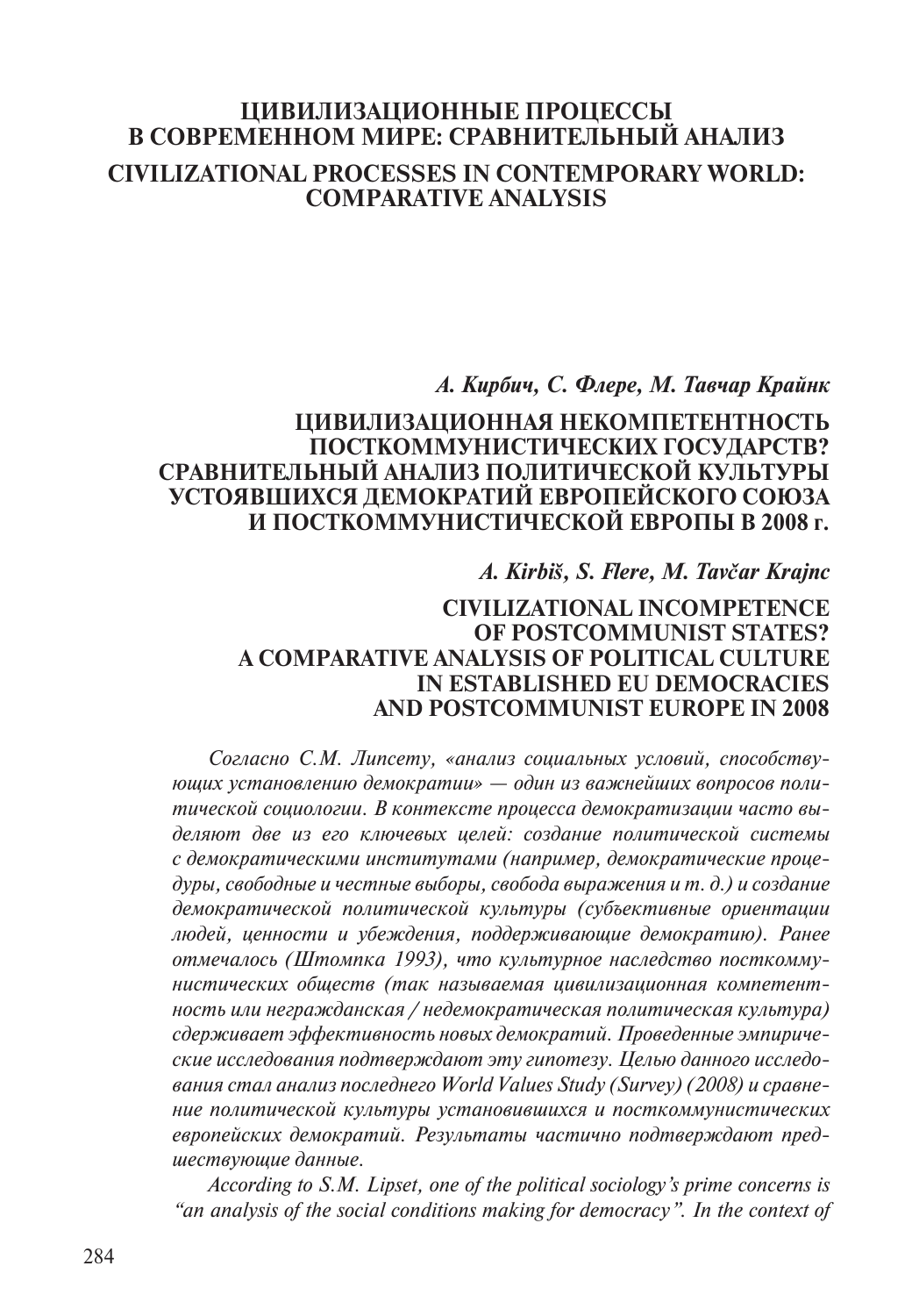*the process of democratization two of its final goals are often emphasized: the formation of political system with democratic institutions (e.g. democratic procedures, free and fair elections, freedom of expression, separation of power, etc.); and the formation of democratic political culture (people's subjective orientations, values and beliefs, which are supportive of democracy). It has also been argued that post-communist states bear a cultural legacy (so called civilizational incompetence or uncivic/undemocratic political culture) that inhibits effectiveness of the new democracies. Past empirical research has largely confirmed this hypothesis. The aim of the present research was to analyze the newest World Values Study (Survey) (2008) and compare political culture in established and post-communist European democracies. The results do not uniformly confirm previous findings. Implications of the results are discussed.*

*Ключевые слова: цивилизационная некомпетентность, посткоммунистическая Европа, демократическая политическая культура, кросснациональные исследования, ценности.*

*Keywords: civilizational incompetence, post-communist Europe, democratic political culture, cross-national studies, values.*

### **Introduction**

According to Lipset (1960/1969), one of the political sociology's prime concerns is "an analysis of the social conditions making for democracy". In the context of the process of democratization two of its final goals are often emphasized: the formation of political system with *democratic institutions* (e.g. democratic procedures, free and fair elections, freedom of expression, separation of power etc.; see Schumpeter 1943/2003; Dahl 1972; Linz and Stepan 1996; Inglehart 1997); and the formation of *democratic political culture* (people's subjective orientations, values and beliefs, which are supportive of democracy; see, for instance, Pridham and Lewis 1996: 2; Inglehart 1997; Welzel 2007). In other words — though within the minimalist understanding of democracy authors equate democracy primarily with democratic institutions and procedures (see Dahl 1972; Sartori 1987; Linz and Stepan 1996), other researchers emphasize that such elements of "formal" democracy (Welzel et al. 2003: 350) do not necessarily guarantee actual, "effective" democracy (Rose and Shin 2001; Inglehart and Welzel 2007).

It has also been argued (Sztompka 1993) that postcommunist states bear a cultural legacy (so called *civilizational incompetence* or uncivic/undemocratic political culture) that inhibits effectiveness of the new democracies. Specifically, Sztompka defines *civilizational competence* as "complex set of rules, norms and values, habits and reflexes, codes and matrixes, blueprints and formats the skilful and semi-automatic mastery of which is a prerequisite for participation in modern civilisation" Sztompka 1993: 88). According to Sztompka civilizational competence consists of four dimensions. The first dimension is *enterprise culture* (e.g., achievement orientation, individualistic orientations, emphasis on rational calculations etc.). Second dimension is *civic culture*, which is a central component of citizens' participation in public life (motivation for participation, interest in public issues,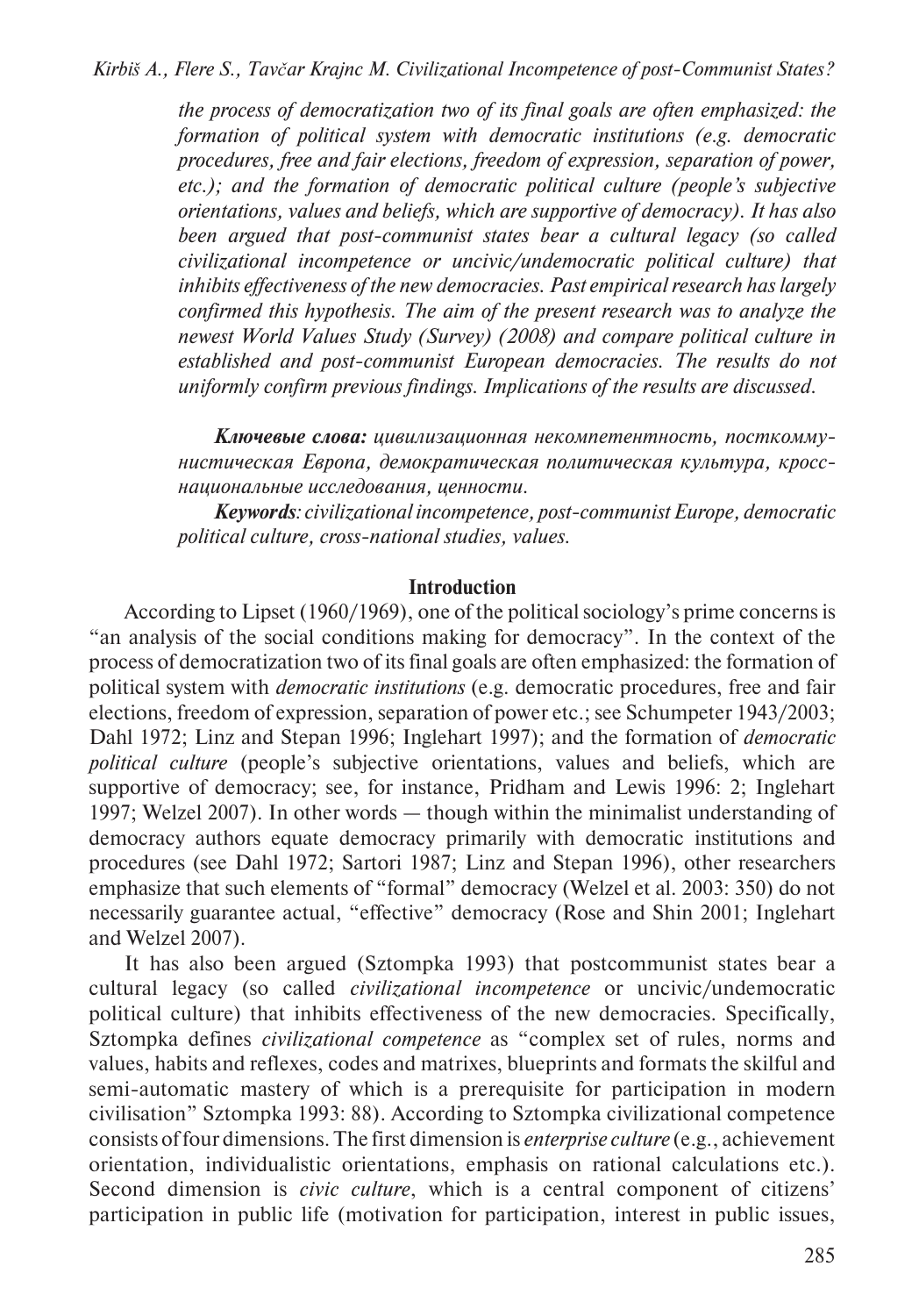respect of opponents, etc.). The third dimension, *discursive culture*, consists of pluralist and tolerant orientations, while some of the components of the fourth dimension, *everyday culture*, are punctuality, orderliness and ability to handle technical devices (Sztompka 1993; also see Adam et al. 2005).

Sztompka's concept of civilizational incompetence is akin to Almond and Verba's (1963) concept of *subject* political culture. Specifically, in their seminal study Almond and Verba described three ideal types of political culture (i.e. subjective orientations, beliefs and values toward political and social object among members of a society): *parochial*, *subject* and *participant* political culture. Even though there is a mix of these types of political cultures in each society, there is a tendency that one of them is predominant. In (post)communist countries, *subject* political culture is supposed to be most widespread (see Dyker 1979; Pantié 1998; Galié 2000; Miheljak 2002; Tomšič 2002; Fink-Hafner and Kropivnik 2006; Pantié and Pavlović 2009).

Subject political culture is characterized by perception of hierarchical social structure, authoritarian value orientations and subordinate and passive relationship of citizen toward political and social authorities. In addition, (post)communist citizens generally do not perceive themselves as politically competent, and their political elites are perceived as non-responsive (low internal and external political efficacy). Also, members of these societies suppose to have low interest in public affairs, in particularly in political affairs, infrequently follow political media and express low political interest. In addition, the legitimacy of democratic institutions is low (see Tomšič 2002: 145; Makarovič and Tomšič 2010).

Many authors argue that members of (post)communist societies are not "citizens" (in Almond and Verba's sense of the word) since they perceive themselves as "subjects". Even though these subject political orientations are mostly seen as a consequence of communist past (Rose and Shin, 2001), it has to be emphasized that this type of political culture was already largely present in (post)communist societies even before communism. It seems that the latter has both continued and also contributed to widespread subject political culture (Adam 1989: 26; Sztompka 1993; Gallagher 1998: 44–45; Tomšič 2002: 146).

In addition to subject political culture being a central type of political culture in (post)communist societies, numerous authors also argue that subject political culture is more widespread in postcommunist countries than in established western democracies. Past empirical research has largely confirmed this hypothesis (see, among others, Klingemann et al., 2006). Subject political culture, it is also argued, represents a danger to postcommunist democracies since these are "fragile" by definition (Pridham and Lewis 1996: 1). Spread of modern (democratic) orientations among postcommunist citizens and decline of authoritarian, non-democratic, subject political orientations is said to be crucial for the political development of postcommunist democracies (Vassilev 1999; Fuchs and Klingemann 2006).

#### **Present study rationale and hypotheses**

As already mentioned, past research has shown that political culture of postcommunist countries differs from the one in established democracies (Klingemann et al. 2006). The aim of the present research was to analyze the newest 2008 wave of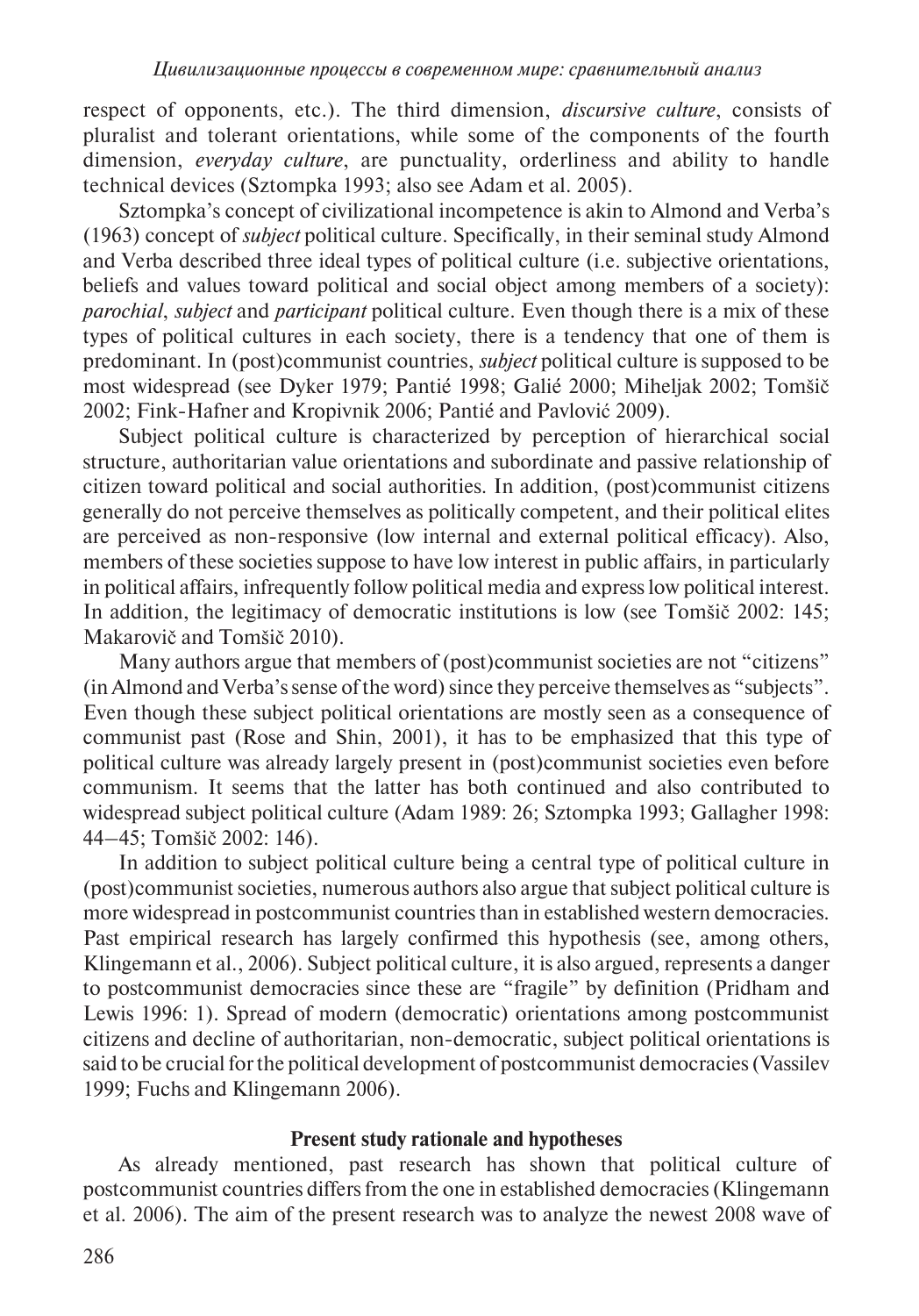European Values Study and compare political culture and public participation of citizens in established and postcommunist European democracies. We formed two hypotheses: our first hypothesis was that postcommunist citizens are less often engaged in public participation than citizens of established EU democracies. Hypothesis 2 stated that citizens of postcommunist states express higher levels of civilizational incompetence (are higher on non-democratic, subject political culture measures and vice versa, are lower on democratic political culture).

#### **Method and Sample**

The employed dataset in our analyses was the newest 2008 wave of European Values Study. World Values Survey (and within WVS also EVS) is the largest quantitative dataset gathered by scientists from a significant part of the world. The aim of WVS and EVS is to study changes in mass values and political orientations and their influence on social and political life. Surveys in all countries included in WVS were carried out with national funding. Combined, the WVS surveys included almost 90 % of world population. WVS and EVS have in the past been carried out in 97 countries. All national surveys were carried out on representative national samples. Samples were drawn from the entire population of 18 years and older, and the minimum sample was 1000 respondents. In majority of countries there was no upper age limit imposed and some form of stratified random sampling was used to obtain representative national samples (To 2008; for additional methodological information see http://www. worldvaluessurvey.org/). In EVS 2008 database 24 former postcommunist countries were included and thus analyzed in present research. The established democracies country pool consisted of 17 established EU member states\*.

#### **Measures**

Previous studies have measured civilization incompetence or subject (nondemocratic) political culture and behaviour in different ways. We chose two sets of empirical measures within the EVS repertoire to assess the differences between established and postcommunist countries. As already mentioned, "subjects" are said to be passive members of societies. In addition, subjects do not perceive democratic political institutions as legitimate (Almond in Verba 1963: 19). Kirbiš (2001) has recently, based on previous theoretical and empirical literature, analyzed 10 political culture orientations within post-Yugoslav countries. We follow his construction of indices of subject political orientations and expand it to other postcommunist states, but due to space restrictions we investigate only two measures: one measure of democratic political behaviour (protest participation) and one measure of subject

<sup>\*</sup> The following 24 postcommunist countries were included in our analysis: Albania, Azerbaijan, Armenia, Belarus, Bosnia Herzegovina, Bulgaria, Croatia, Czech Republic, Estonia, Georgia, Hungary, Kosovo, Latvia, Lithuania, FYR Macedonia, Moldova, Montenegro, Poland, Romania, Russia, Serbia, Slovakia, Slovenia and Ukraine. The pool of established EU democracies consisted of the following countries: Austria, Belgium, Cyprus, Denmark, Finland, France, Germany, Great Britain, Greece, Ireland, Italy, Luxembourg, Malta, Netherlands, Portugal, Spain and Sweden.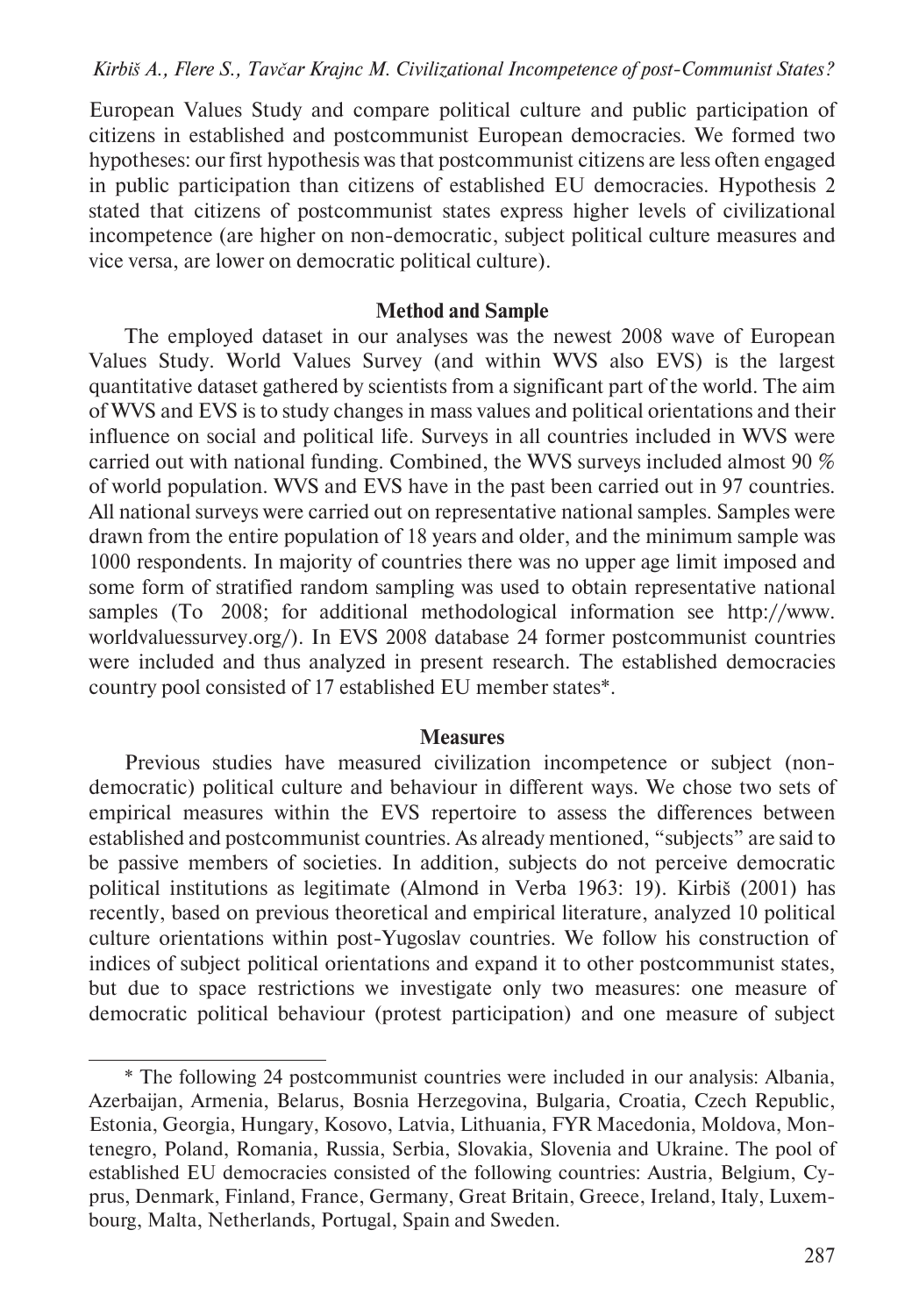(non-democratic) political culture (authoritarianism) (also see Tavčar et al. 2011). Bellow we show the construction of our measures.

## **Protest participation**

Protest participation was tapped by three Likert format items: "signing a petition", "joining in boycotts", and "attending lawful/peaceful demonstrations", "joining unofficial strikes" and "occupying buildings/factories" ( $1 =$  would never do,  $2 =$  have done,  $3 =$  would do)<sup>\*</sup>. We created a summation scale of protest participation based on the Cronbach's alphas. Democracy index summation scale showed sufficient internal consistency with Cronbach's alphas being  $\alpha = 0.78$  in total sample of postcommunist countries and  $\alpha$  = 0.76 EU17 country pool.

Protest participation (and not other forms of conventional political participation) was chosen because previous research has shown that protesters are more democratically oriented than non-protesters (Guérin et al. 2004; Tavčar et al. 2011), while this is often not the case with those engaged in formal, institutional forms of political participation (e.g., party politics) (see Kirbiš 2011). In other word, previous research has shown that protestors are true "democrats".

## **Democracy index (prodemocratic orientation)**

Our measure of democratic political culture was identical to the one used by Klingemann and colleagues (2006: 18–19). Four Likert format items were employed; two of them measured attitudes toward democracy and two of them concerned attitudes toward authoritarian political system.

The two "democratic" items were worded as follows:

"I'm going to describe various types of political systems and ask what you think about each as a way of governing this country. For each one, would you say it is a (4) very good, (3) fairly good, (2) fairly bad or (1) very bad way of governing this country?"

"Having a democratic political system."

"I'm going to read off some things that people sometimes say about a democratic political system. Could you please tell me if you (4) agree strongly, (3) agree, (2) disagree or (1) disagree strongly?"

"Democracy may have problems but it's better than any other form of government." The two "authoritarian" items were worded as follows:

"I'm going to describe various types of political systems and ask what you think about each as a way of governing this country. For each one, would you say it is a (4) very good, (3) fairly good, (2) fairly bad or (1) very bad way of governing this country?"

"Having a strong leader who does not have to bother with parliament and elections."

<sup>\*</sup> The actual question in the EVS questionnaire was framed as follows: Now I'd like you to look at this card. I'm going to read out some different forms of political action that people can take, and I'd like you to tell me, for each one, whether you have actually done any of these things, whether you might do it or would never, under any circumstances, do it.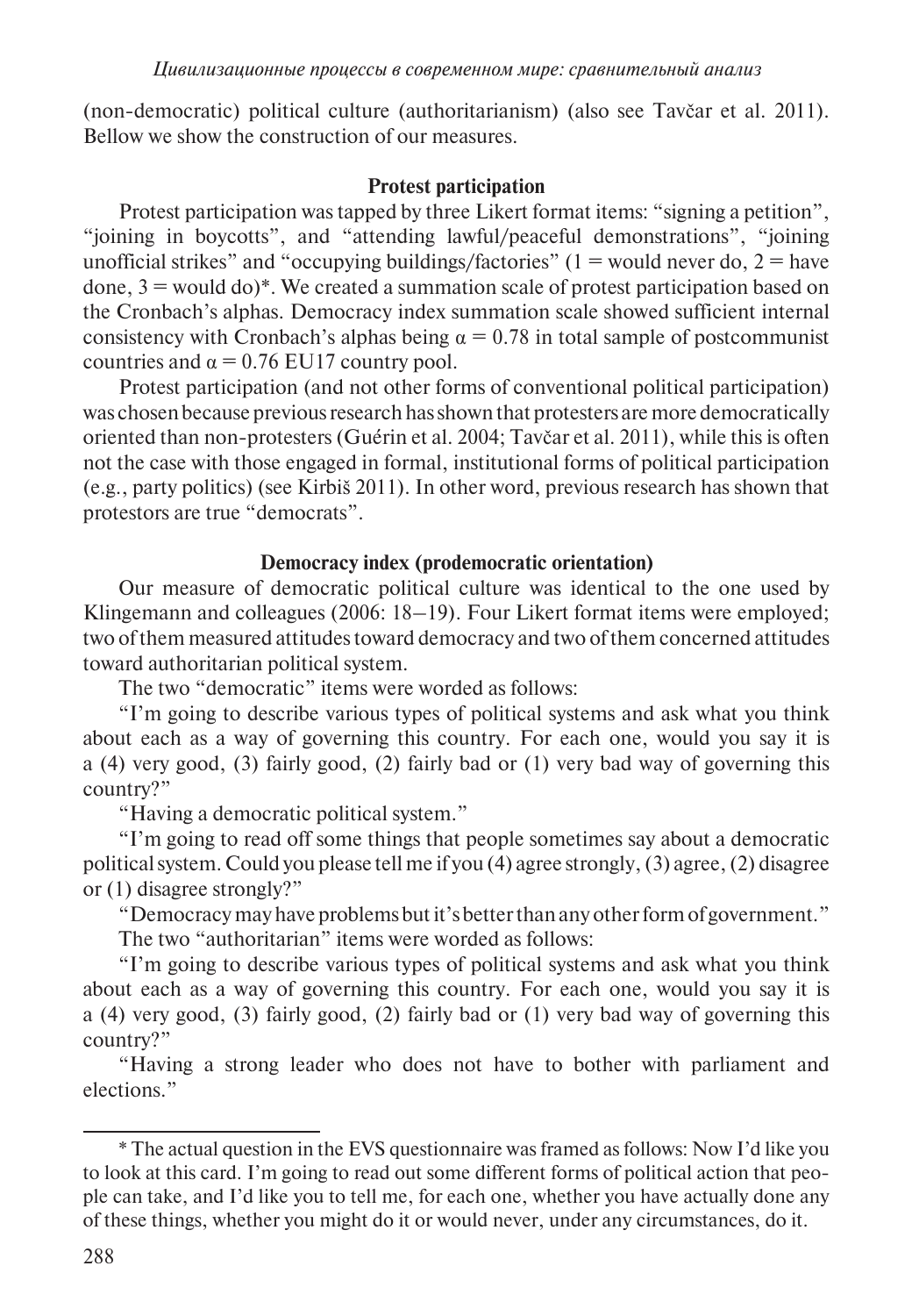I'm going to describe various types of political systems and ask what you think about each as a way of governing this country. For each one, would you say it is a (4) very good, (3) fairly good, (2) fairly bad or (1) very bad way of governing this country?

"Having the army rule."

Scores of items measuring attitudes toward authoritarian system as a form of government were added and subtracted from the sum of scores of two items measuring democracy as an ideal (see Klingemann et al. 2006). Since 4 items were included in the scale the scale values were then divided by 4. Final scale values ran from 1 (most authoritarian orientations) to 4 (most democratic orientations).

Democracy index summation scale showed sufficient internal consistency with Cronbach's alphas being  $\alpha = 0.44$  in total sample of postcommunist countries and  $\alpha$  = 0.61 EU17 country pool.

## **Results**

First, we compared levels of protest participation in two regions: postcommunist countries pool and established EU17 member states (Figure 1).



*Figure 1: Mean levels of protest participation in post-communist countries pool and established EU member states.*

Notes: Figure denotes mean levels of protest participation ( $1 = min$ ,  $3 = max$ )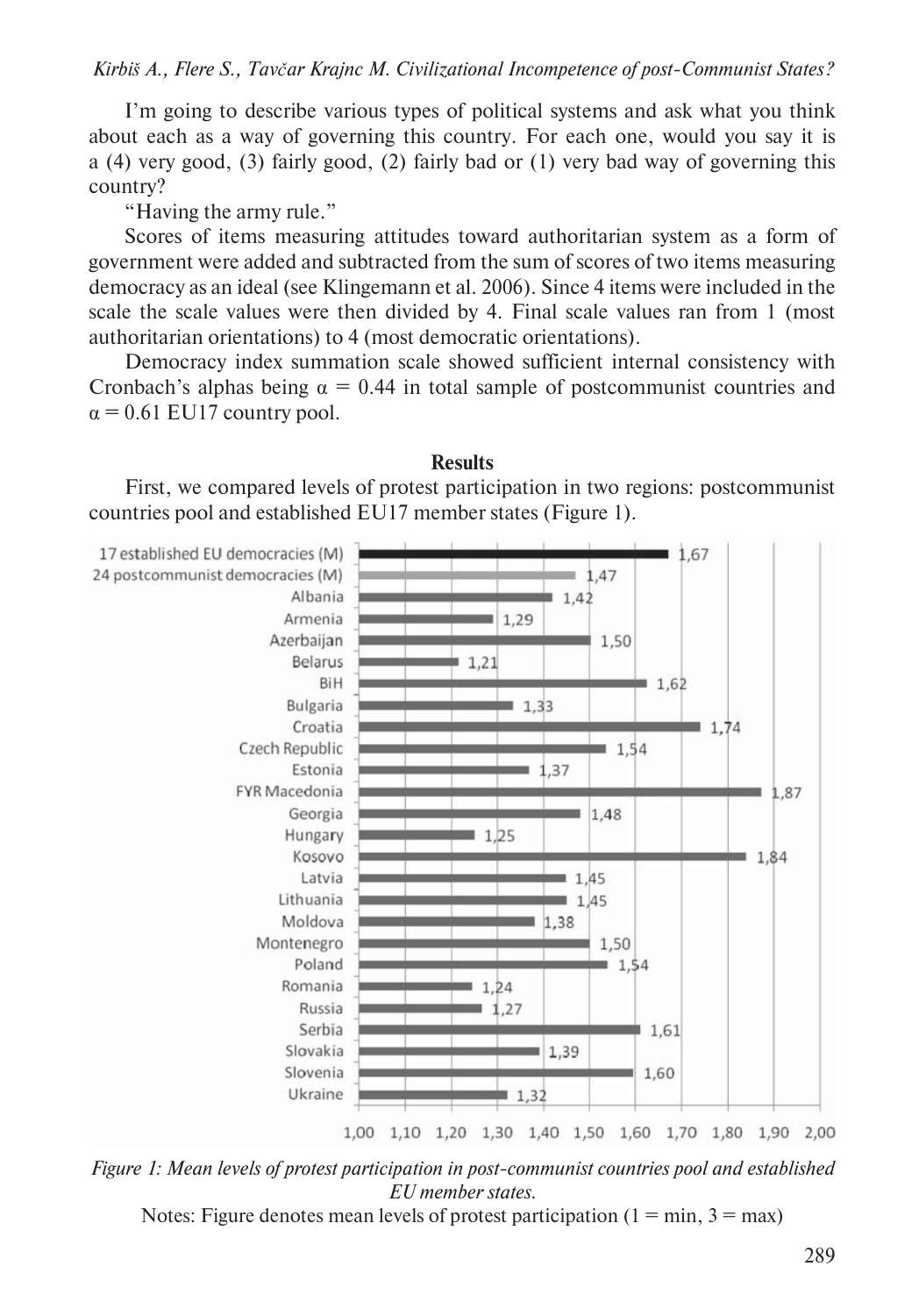The results in Figure 1 indicate that citizens in postcommunist states are on average less protest oriented and engaged ( $M = 1.47$ ) than citizens of western EU countries  $(M = 1.67)$ . The difference between both pooled samples is statistically significant  $(p < 0.001)$ .

On the other hand, closer analysis shows that postcommunist country pool is diverse — the least protest oriented are citizens from Belarus ( $M = 1.21$ ) while Macedonians are most protest oriented  $(M = 1.87)$ . Bedsides Macedonians, Kosovars and Croats also exceed the EU17 protest mean. It seems that other factors (besides communist legacy) are at work here (e.g. cultural (religious) heritage, socioeconomic development, politicization etc.; see Inglehart and Welzel 2007). Nevertheless, based on our results hypothesis 1 can be confirmed: citizens of postcommunist states are less engaged in public participation than citizens of established EU democracies.

The results in Figure 2 indicate that citizens in postcommunist states are on average also less prodemocratic oriented  $(M = 3.02)$  than citizens of western EU countries  $(M = 3.42)$ . The difference between both pooled samples is again statistically significant  $(p < 0.001)$ .

Interestingly, Figure 2 also shows that no postcommunist national mean is higher than the EU17 mean. Also, the figure shows large differences among postcommunist countries themselves. Citizens of Moldova ( $M = 2.63$ ) are least democratically oriented while Slovaks are most democratically oriented  $(M = 3.30)$ . Also, all 24 postcommunist country means are above the normative mean of 2.5. In other words, postcommunist citizens in all analyzed postcommunist countries on average favour democracy more than authoritarian system. Again, based on results in Figure 2 hypothesis 2 can also be confirmed: citizens of postcommunist states do express higher levels of civilizational incompetence (subject, non-democratic political culture).

### **Discussion and conclusion**

The aim of our study was to compare levels of protest participation and prodemocratic political culture in two European regions. We analyzed the newest wave of the World Values Study (2008) and both of our hypotheses were confirmed. Postcommunist citizens are less political engaged (measured by protest orientation, which was in previous research found to be the most democratic form of political participation; see Inglehart and Welzel 2007; Tavčar et al. 2011) and are also less democratically oriented (as measured by democracy index; see Klingemann et al. 2006) than citizens of established EU17 democracies country pool.

As with previous research (e.g., Klingemann et al. 2006) and as other authors have noted (Sztompka 1993; Adam et al. 2005), our results have confirmed that political culture of postcommunist countries and established democracies differ. Previous research has also showed that political culture is the main determinant of the quality of democratic institutions, which is, not surprisingly, higher in western democracies (Freedom House 2011). On the other hand, one must emphasize that political culture is not an "independent" variable. It is to a large extent determined by country's level of socioeconomic development. In addition, other macro-factors also come into play (e.g., cultural/religious/civilizational legacy (see Huntington 2005), national welfare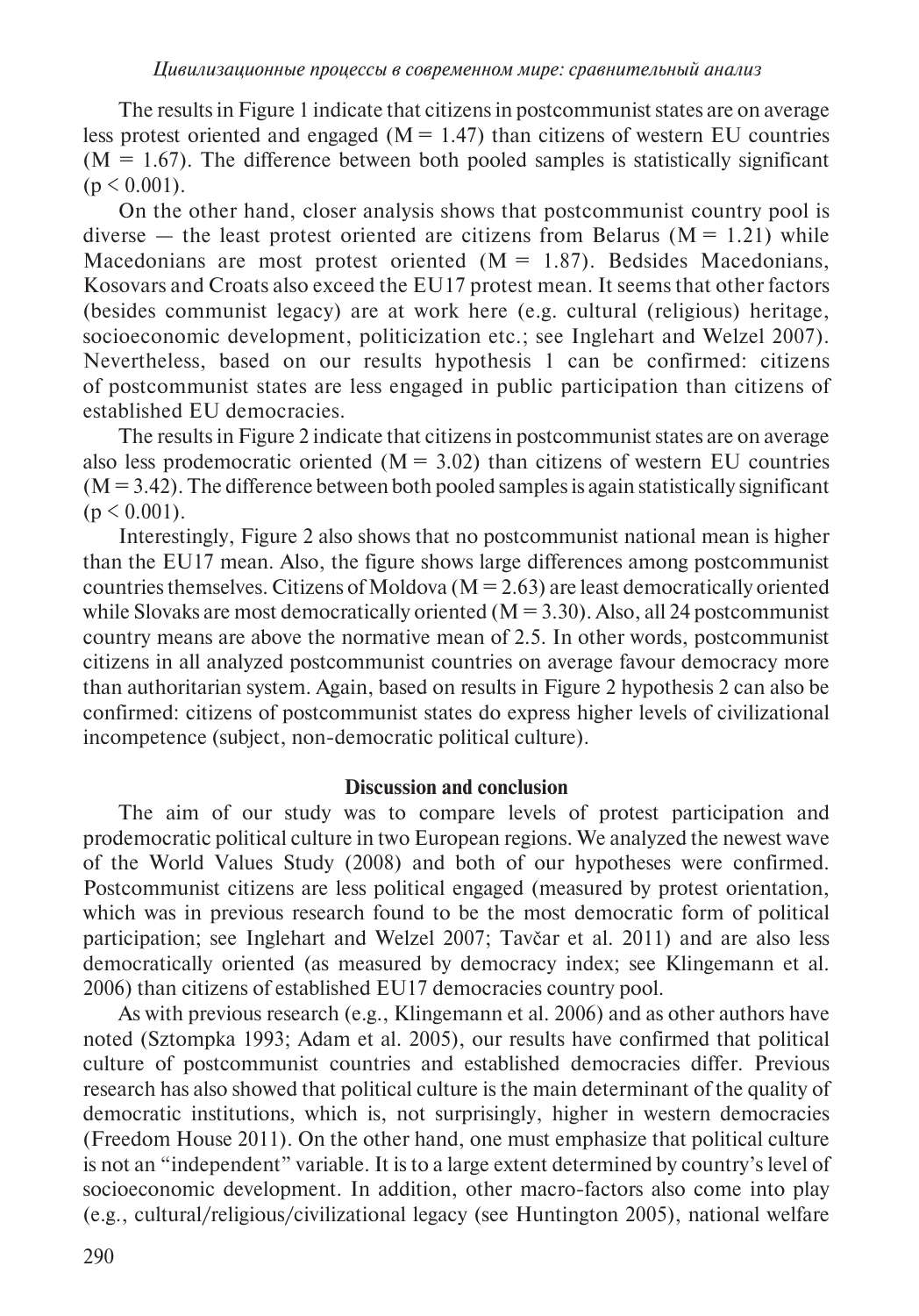*Kirbiš A., Flere S., Tavčar Krajnc M. Civilizational Incompetence of post-Communist States?*



*Figure 2: Mean levels of prodemocratic political culture (preferring democratic system and rejecting authoritarian rule) in post-communist countries pool and established EU member states.*

Notes: Figure denotes mean levels of prodemocratic political culture  $(1 = min, 4 = max)$ 

spending, levels of economic inequality, ethnic heterogeneity, etc.; see Inglehart and Welzel 2007).

In other word, in order for postcommunist countries to improve the functioning of their democratic institutions, their future socioeconomic development will play a decisive role. On the other hand, as some Arab countries show, the high levels of GDP alone cannot bring about change in political culture and functioning of democracy if the country's wealth is kept among the political/economical elites (Inglehart and Welzel 2007). It is thus necessary that the general public also reaps the benefits of socioeconomic development.

Let us also note that our study shows that the differences in political culture between western and postcommunist sample are not as large as it is often emphasized. It seems that there is more in common between both European regions and their publics than media and political elite would sometimes have us believed.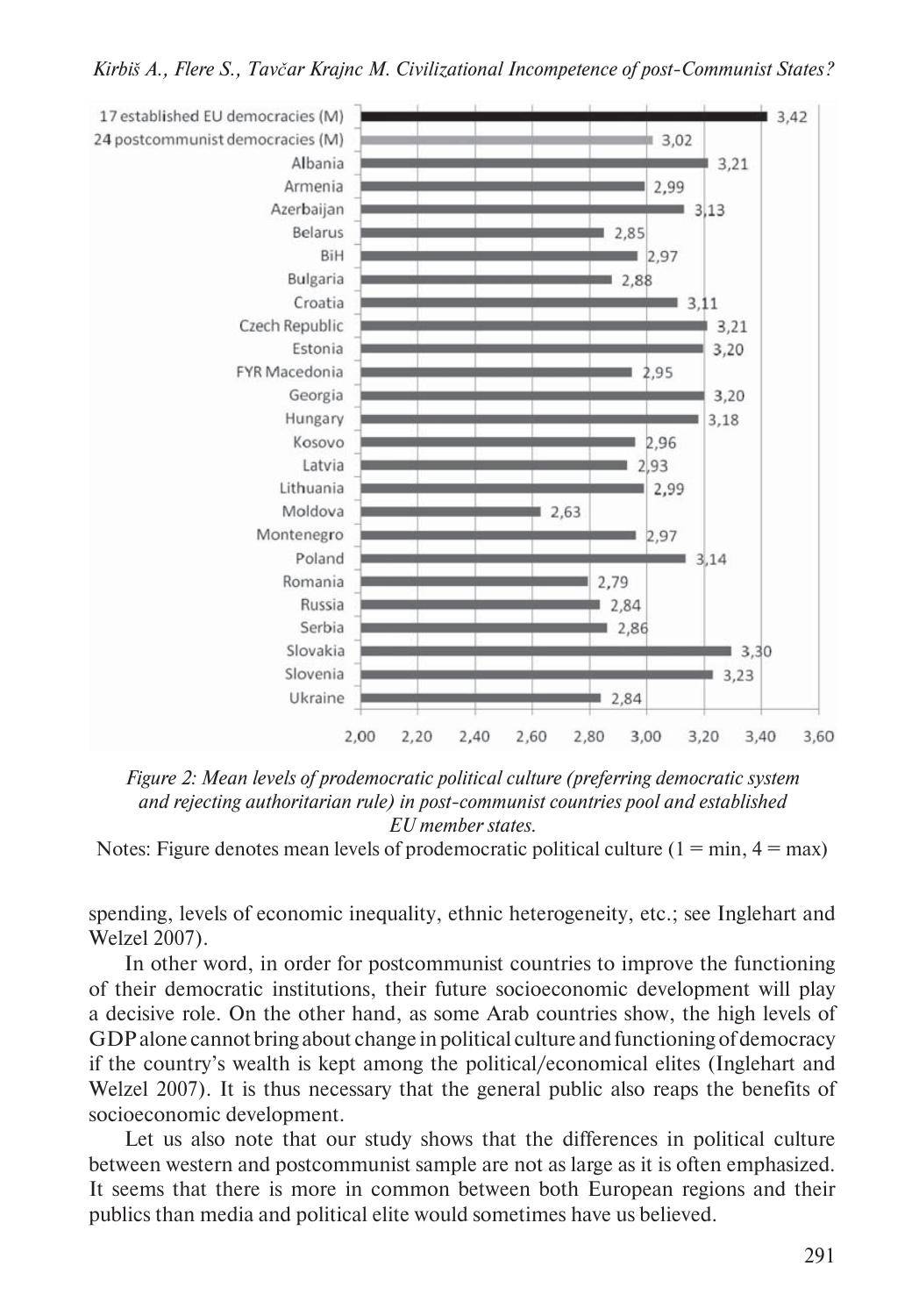## **References**

*Adam F.* Deformirana modernizacija — (realni) socializem med tradicijo in modernostjo // Družboslovne razprave. 1989. Vol. 6 (7). Pp. 19–30.

*Adam F., Makarovič M., Rončević B., Tomšič M.* The challenges of sustained development: the role of socio-cultural factors in East-Central Europe. New York, Budapest: Central European University Press, 2005.

*Almond G.A., Verba S.* The Civic Culture: Political Attitudes and Democracy in Five Nations. Princeton, NJ: Princeton University Press, 1963.

*Dahl R.A.* Polyarchy: participation and opposition. New Haven: Yale University Press, 1972. *Dyker D.A.* Yugoslavia: Unity out of Diversity? // A. Brown, J. Gray (ur.) Political Culture and Political Change in Communist States. New York: Holmes and Meier, 1979. Pp. 66–100.

European Values Study 2008. [http://zacat.gesis.org] (27.03.2011).

*Fink-Hafner D., Kropivnik S*. Politična udeležba v posocializmu: med deformirano modernostjo, novo modernizacijo in postmodernostjo // Družboslovne razprave. 2006. Vol. 22 (51). Pp. 55–72.

*Fuchs D., Klingemann H-D.* Democratic communities in Europe. A comparison between East and West // H.-D. Klingemann et al. (ur.) Democratic Consolidation in Eastern Europe: Identity, Values and Culture. Oxford: Oxford University Press, 2006. Pp. 25–66.

*Gallagher T.* The Balkans: Bulgaria, Romania, Albania and the Former Yugoslavia // V S. White, J. Batt, in P.G. Lewis (ur.): Developments in Central and East European politics. Vol. 2. Basingstoke, London: Macmillan Press, 1998. Pp. 43–58.

*Guérin D., Petry F., in Crête, J.* Tolerance, protest and democratic transition: Survey evidence from 13 post-communist countries // European Journal of Political Research. 2004. Vol. 43. Pp. 371–395.

*Huntington S*. Spodad civilizacij [The Clash of Civilizations]. Ljubljana: Mladinska knjiga, 2005.

*Inglehart R.* Modernization and postmodernization: cultural, economic, and political change in 43 societies. Princeton (New Jersey), Chichester: Princeton University Press, 1997.

*Kirbiš A.* Postcommunist political culture of post-Yugoslav countries: structure, determinants and consequences [Doctoral dissertation]. Maribor: Faculty of Arts, Department of Sociology, 2011.

*Klingemann H-D., Fuchs D., Fuchs S., Zielonka J.* Introduction: support for democracy and autocracy in eastern Europe. V H-D. Klingemann, D. Fuchs. // J. Zielonka (ur.): Democracy and political culture in Eastern Europe.. London, New York: Routledge, 2006. Pp. 1–22.

*Linz J., Stepan A.* Problems of Democratic Transition and Consolidation: Southern Europe, South America, and Post-Communist Europe. Baltimore: John Hopkins University Press, 1996.

*Lipset S.M.* Politički čovek: društvena osnova politike (prevod Srđa Popović). Beograd: Izdavačko preduzeće Rad, 1960/1969.

*Makarovič M., Tomšič M.* Democrats, authoritarians and nostalgics: slovenian attitudes toward democracy. V A. Pandiloska Jurak// U. Pinterič (ur.): Contemporary world between freedom and security.. Ljubljana: Vega, 2010. Pp. 461–487.

*Miheljak V.* Mladi kot subjekt in objekt politike. V V. Miheljak (ur.): Mladina 2000: slovenska mladina na prehodu v tretje tisočletje. Ljubljana: Ministrstvo za šolstvo, znanost in šport, Urad Republike Slovenije za mladino; Maribor: Aristej, 2002. Pp. 105–164.